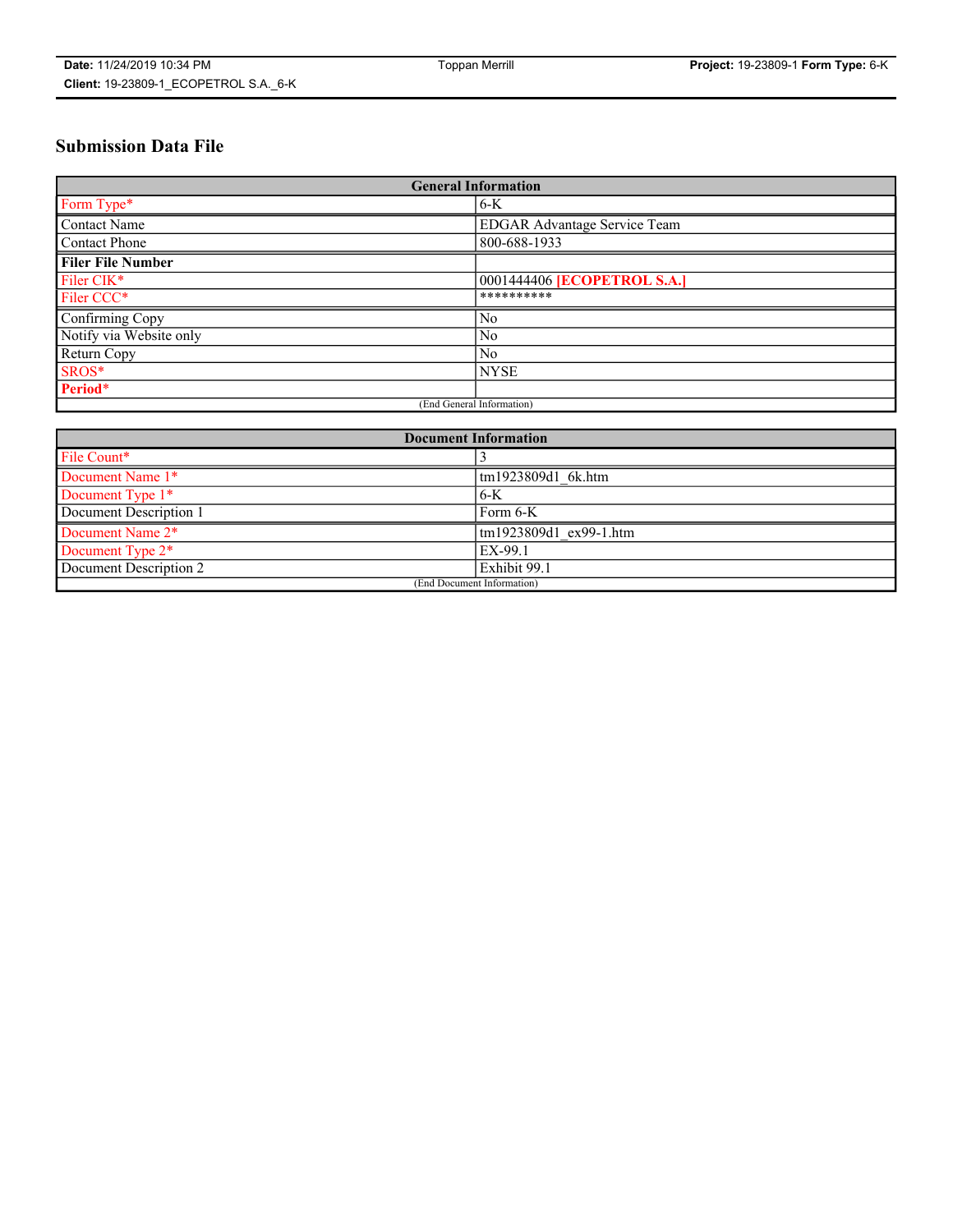#### **UNITED STATES SECURITIES AND EXCHANGE COMMISSION Washington, D.C. 20549**

### **FORM 6-K**

#### **REPORT OF FOREIGN PRIVATE ISSUER PURSUANT TO RULE 13a-16 OR 15d-16 UNDER THE SECURITIES EXCHANGE ACT OF 1934**

For the month of November, 2019

Commission File Number 001-34175

# ECOPETROL S.A.

(Exact name of registrant as specified in its charter)

N.A.

(Translation of registrant's name into English)

COLOMBIA

(Jurisdiction of incorporation or organization)

Carrera 13 No. 36 – 24 BOGOTA D.C. – COLOMBIA

(Address of principal executive offices)

Indicate by check mark whether the registrant files or will file annual reports under cover of Form 20-F or Form 40-F.

Form 20-F  $\boxtimes$  Form 40-F  $\Box$ 

Indicate by check mark if the registrant is submitting the Form 6-K in paper as permitted by Regulation S-T Rule 101(b)(1)

 $Yes \Box$  No  $\boxtimes$ 

Indicate by check mark if the registrant is submitting the Form 6-K in paper as permitted by Regulation S-T Rule 101(b)(7)

 $Yes \Box$  No  $\boxtimes$ 

Indicate by check mark whether the registrant by furnishing the information contained in this form is also thereby furnishing the information to the Commission pursuant to Rule 12g3-2(b) under the Securities Exchange Act of 1934.

 $Yes \Box$  No  $\boxtimes$ 

If "Yes" is marked, indicate below the file number assigned to the registrant in connection with Rule 12g3-2(b): 82- N/A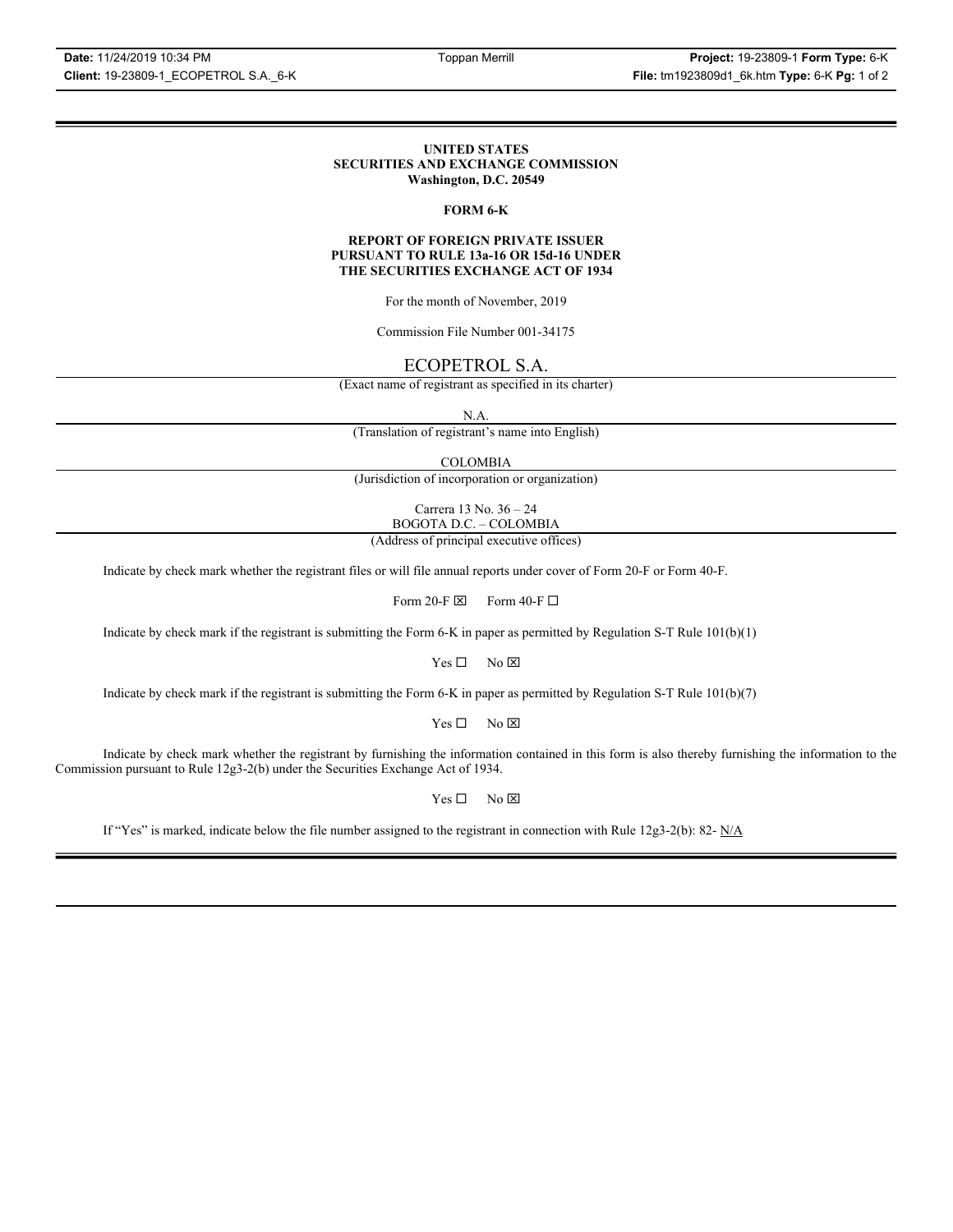#### **SIGNATURES**

Pursuant to the requirements of the Securities Exchange Act of 1934, the registrant has duly caused this report to be signed on its behalf by the undersigned, thereunto duly authorized.

Ecopetrol S.A.

By: /s/ Jaime Caballero Uribe

Name: Jaime Caballero Uribe Title: Chief Financial Officer

Date: November 25, 2019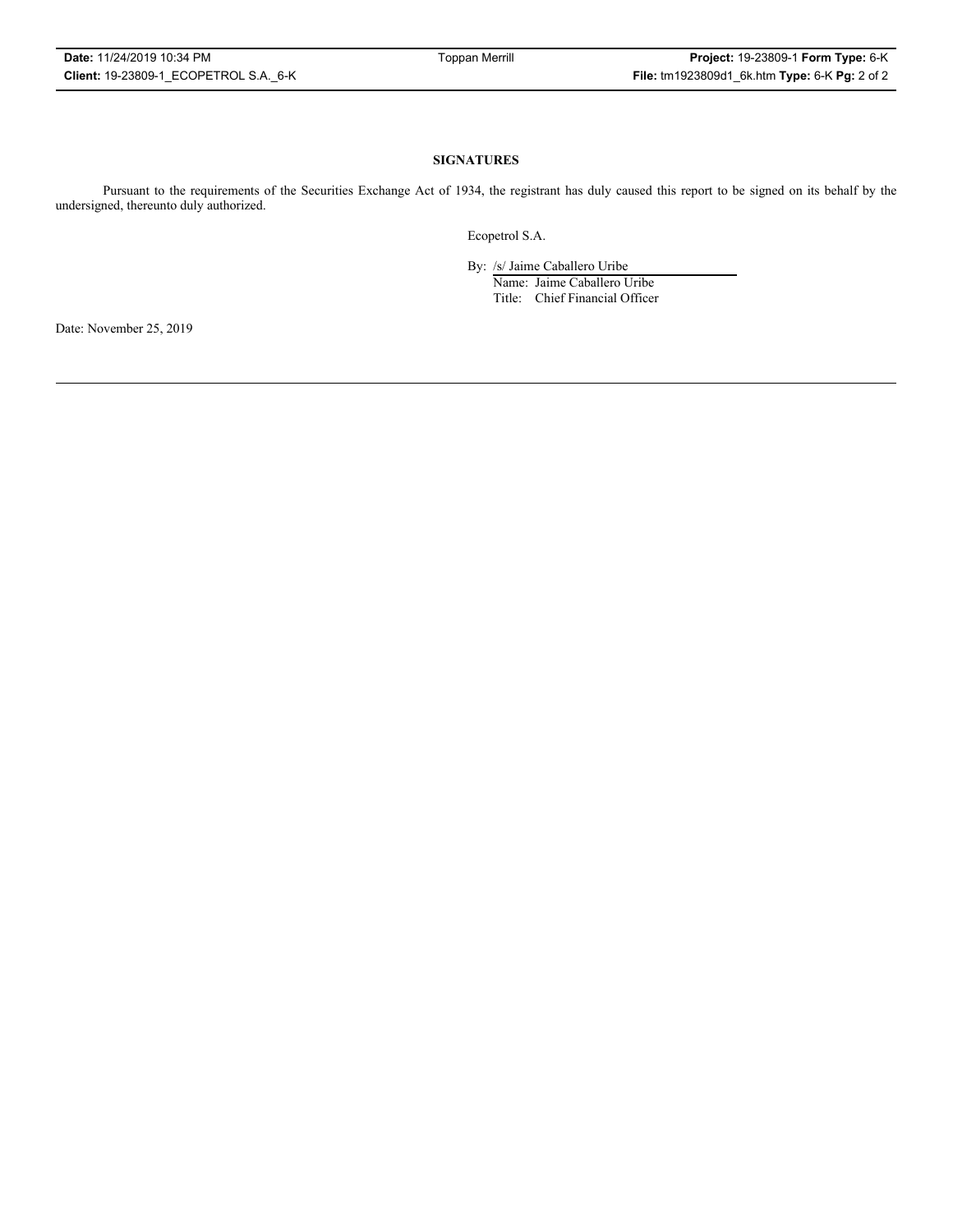**Exhibit 99.1**



**MATERIAL INFORMATION** 

# **Ecopetrol announces greater levels of investment for 2020: US\$4.5 to US\$5.5 billion**

- The investment plan is oriented towards maintaining the profitable and sustainable growth path initiated in recent years, while also promoting energy transition, with specific goals of carbon reduction, innovation, technology and digital transformation. The investment plan also aims to strengthen positive social and environmental impact for the regions in which the Company operates.
- The solid financial results obtained during the 2019-2021 Business Plan have demonstrated the Ecopetrol Group's resilience to price volatility and are expected to allow for increased investment in 2020 in a range of 25% to 53%, based on estimated figures for the year ended December 31, 2019.
- This increased investment retains the principals of strict capital discipline and a focus on efficiencies to reduce the break-even price of projects and protect cash position. It is expected that the Ecopetrol Group would generate net positive earnings at approximately US\$30 per barrel.
- x Eighty percent of investments are expected to be concentrated on upstream activities. The Ecopetrol Group is expected to organically produce 750,000 to 760,000 barrels of oil-equivalent per day in 2020.
- x The Barrancabermeja and Cartagena refineries are expected to collectively process an average throughput of 380,000 barrels per day. Investments in the Downstream segment are expected to be oriented toward optimization of maintenance costs, extending the use life of assets and continuing to improve diesel and gasoline quality, with expected sulfur levels of 10-15 ppm and 50 ppm, respectively.
- x US\$85 million is expected to be invested in the Cartagena refinery on the project to connect the original crude unit, boosting its capacity to over 200,000 barrels per day in 2021, increasing the production of clean fuels and positioning the Ecopetrol Group to take advantage of commercial opportunities associated with the global reduction in maximum sulfur content for maritime fuels (Marpol International Convention for the Prevention of Pollution from Ships).
- Ecopetrol is expected to invest over US\$150 million in energy transition, carbon reduction and management of wastewater from operations, with emphasis on three key sustainability elements: energy, emissions and water.
- The digital transformation is ongoing, with expected investments of US\$126 million for innovation and technology, focusing on the use of artificial intelligence, block chain and bots to improve productivity and efficiency.
- x The Ecopetrol Group's solid capacity to generate cash and produce efficiencies are expected to afford it a healthy level of leverage, with an expected gross debt/EBITDA ratio under 1.5x, in line with the 2019-2021 Business Plan.

Ecopetrol S.A. (BVC: ECOPETROL; NYSE: EC) reports that in 2020 the Ecopetrol Group (GE) plans to invest an expected US\$4.5 to US\$5.5 billion, 25% to 53% higher than the estimated 2019 figure for organic investment.

The plan approved by the Board of Directors, which prioritizes opportunities under strict capital discipline, is aimed at maintaining the Ecopetrol Group's growth and consolidation momentum, producing efficiencies that ensure profitability with a focus on energy and environmental and social sustainability.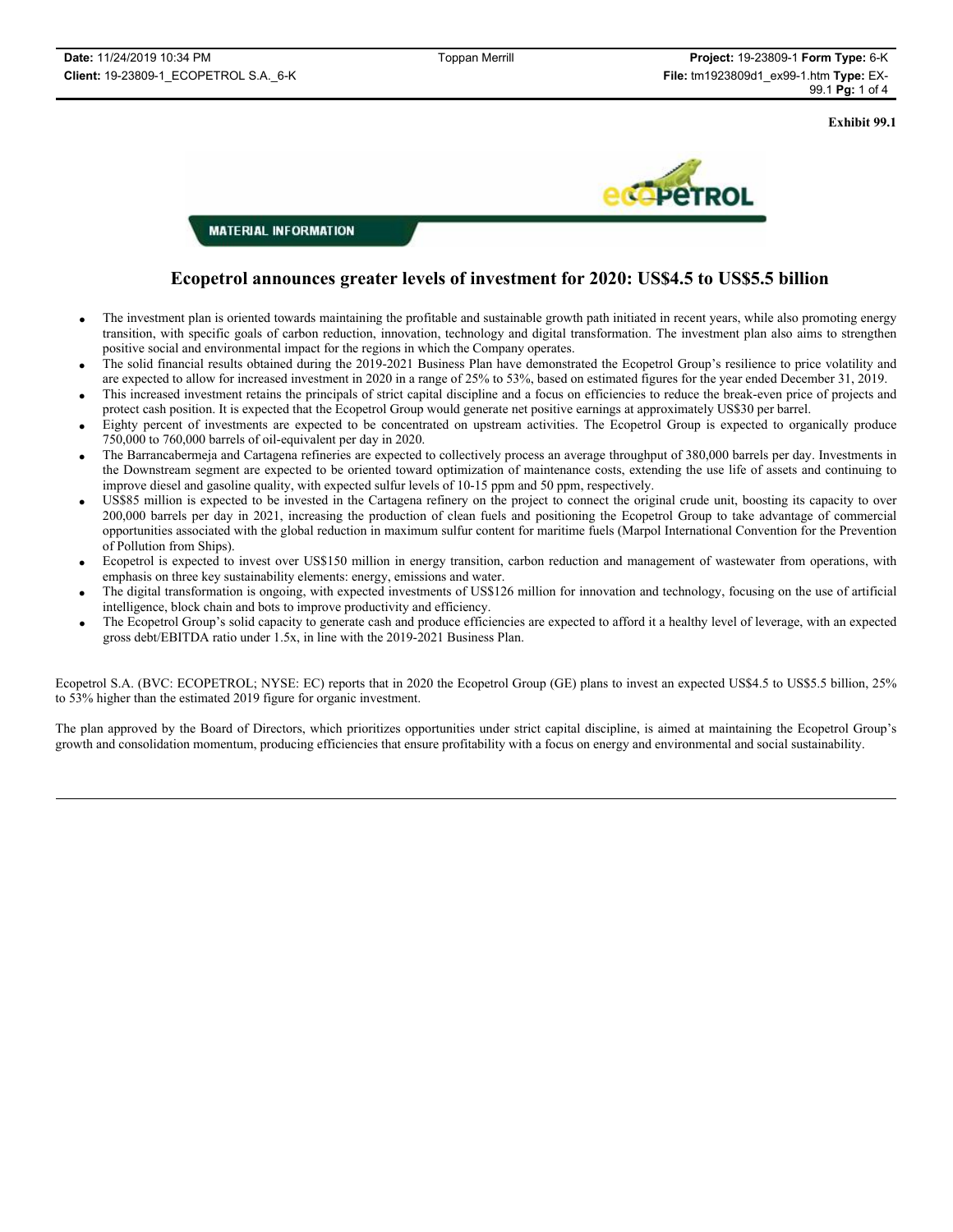

## **MATERIAL INFORMATION**

The plan was developed under the assumption of a projected Brent price of USD 50 to 60 per barrel. Within this range, the plan's goal is to ensure a return on average capital employed (ROACE) of over 12%, which is expected to position Ecopetrol as one of the best value-generators among its peers, with projected efficiencies of COP 1.6 trillion, to be added to the over COP 11 trillion achieved in the past five years.

The plan assumes an equilibrium price of some US\$30 per barrel at which positive net earnings would be generated in 2020, thus demonstrating the Ecopetrol Group's resilience to fluctuating oil prices.

In line with the strategic priorities of the GEE, the plan focuses on disciplined growth in the upstream sector, to which 80% of total expected investments are projected to be allocated, thus affording organic production of 750 to 760 thousand barrels of oil-equivalent per day (oil and gas), and the incorporation of new proven reserves equivalent to at least 100% of annual production.

Seventy-eight percent of these investments are expected to be allocated to projects in Colombia, with the remainder to be invested in positioning and developing the Ecopetrol Group's operations in the United States, Mexico and Brazil.

It is anticipated drilling 18 exploratory wells in the basins with the highest potential, particularly in Colombia, which represents a total of 16 of the 18 wells to be drilled.

The Ecopetrol Group also intends to continue its evaluation and development of offshore natural gas discoveries in the Colombian Caribbean, with investments expected to total US\$76 million. In terms of non-conventional deposits, we expect to continue with the maturing of initiatives associated with the Comprehensive Non-Conventional Deposits Research Pilot Project (PPII) at Valle Medio del Magdalena and the scaling of development activities in the Permian Basin of Texas, United States.

Investment in the Downstream segment is expected to represent 11%, with the Midstream segment expected to represent 7% of investment allocation under the plan. These investments are expected to be oriented primarily toward ensuring the sustained reliability and profitability of operations at the Barrancabermeja and Cartagena refineries, and of the entire network of oil pipelines and poly-duct lines. The investments are also expected to allow for the optimization of future operating costs, through equipment upgrades and enhanced performance.

We highlight the project to connect the original crude unit of the Cartagena refinery with the new refinery, which is expected to result in increased capacity of over 200,000 barrels per day in 2021. This initiative calls for an expected investment of US\$85 million in 2020, which is expected to increase the availability of clean products, promote improvement in the national fuel supply and position the Group to take advantage of commercial opportunities associated with Marpol.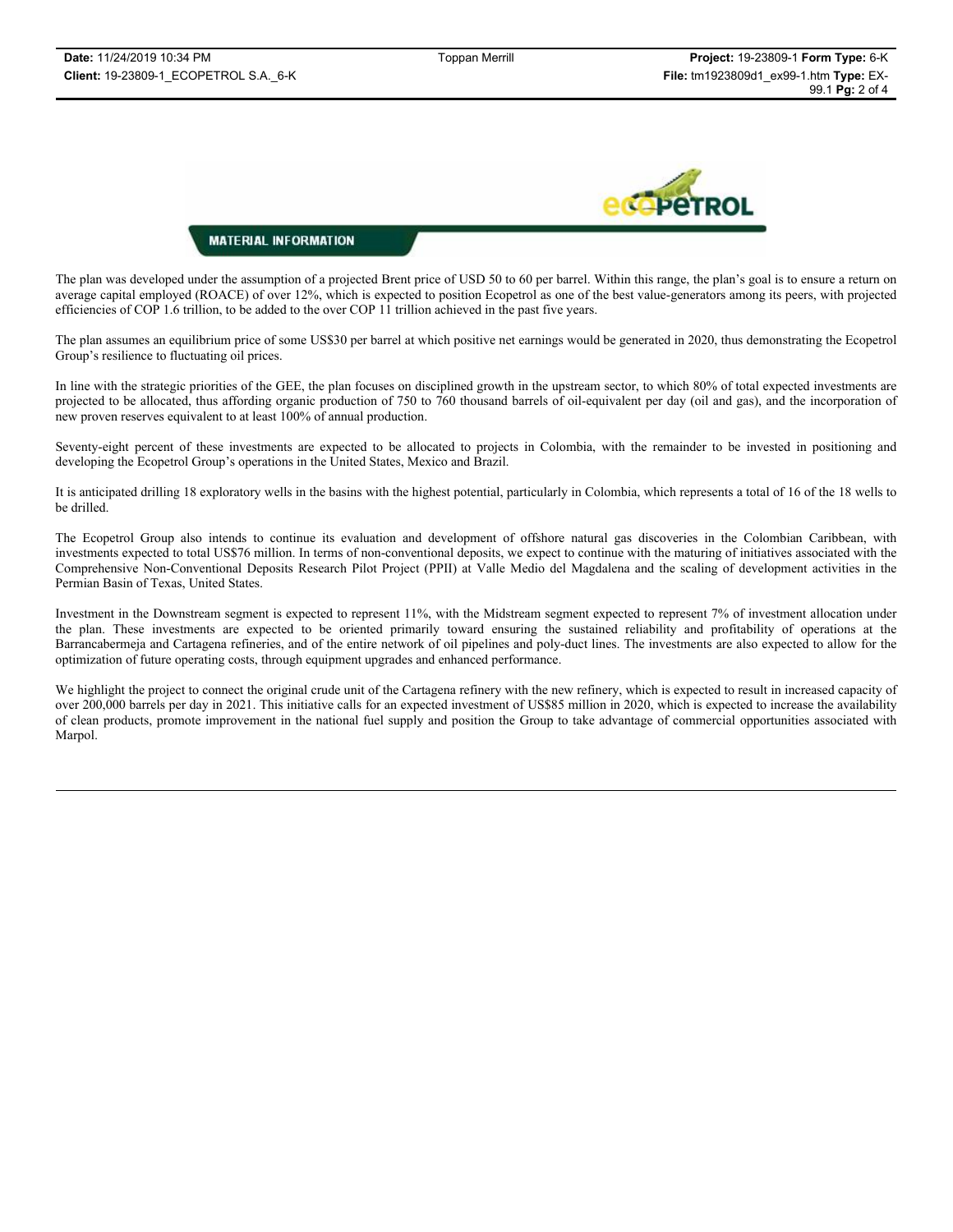

### **MATERIAL INFORMATION**

In the Downstream segment, expected throughput for the refineries in 2020 is projected to be some 380 thousand barrels per day. Funds for fuel quality and wastewater management programs are also being considered, to ensure that effluents are increasingly clean.

The Midstream segment is expected to continue strengthening its profitability, supported by greater volumes for both oil pipelines and poly-ducts, better operating results and lower capital employed. Transported volumes are estimated at 1.2 million barrels per day, in line with expectations for the Colombia's production of crude oil and the higher demand for refined products.

Finally, the plan includes funds for maturing projects in order to incorporate sources of renewable energy, the digital transformation program and the development and implementation of technologies to optimize the Ecopetrol Group's operations along the entire production chain, as well as a strengthening of socio-environmental investment programs.

US\$150 million is expected to be invested in energy transition and carbon reduction in 2020. Further, progress is expected to be made toward the goal of reducing 1.8 million tons of CO2 by 2022, in addition to the 5 million tons already reduced in the past five years.

The plan includes funding for the medium-term socio-environmental investment program, with an expected investment of COP 1.7 trillion for the upcoming three years, with a view to help close socioeconomic gaps and boost community sustainable development and wellbeing. The priority areas for the socioenvironmental investment program are public and community infrastructure, public services, education, sports and health, rural development and business entrepreneurship.

To strengthen the digital transformation, US\$91 million are expected to be allocated at capturing benefits associated with artificial intelligence, block chain and bot technologies, among others. An additional US\$35 million are expected to be invested in leveraging new innovation processes, including creating strategic alliances and innovation ecosystems.

"This plan includes a significant increase in our investment to continue along the path of profitable and sustainable growth. It also blazes the trail for the Ecopetrol Group to make an orderly energy transition, in line with our commitment to contribute to the country's energy security and to produce more clean energy that contributes to the wellbeing of all Colombians," said Ecopetrol CEO Felipe Bayón Pardo.

The investment plan is expected to be financed with own resources. The Group's solid cash position and low level of debt afford financial flexibility to take advantage of inorganic opportunities consistent with the Group's strategy, while maintaining its capacity to react to potential changes in the macroeconomic environment.